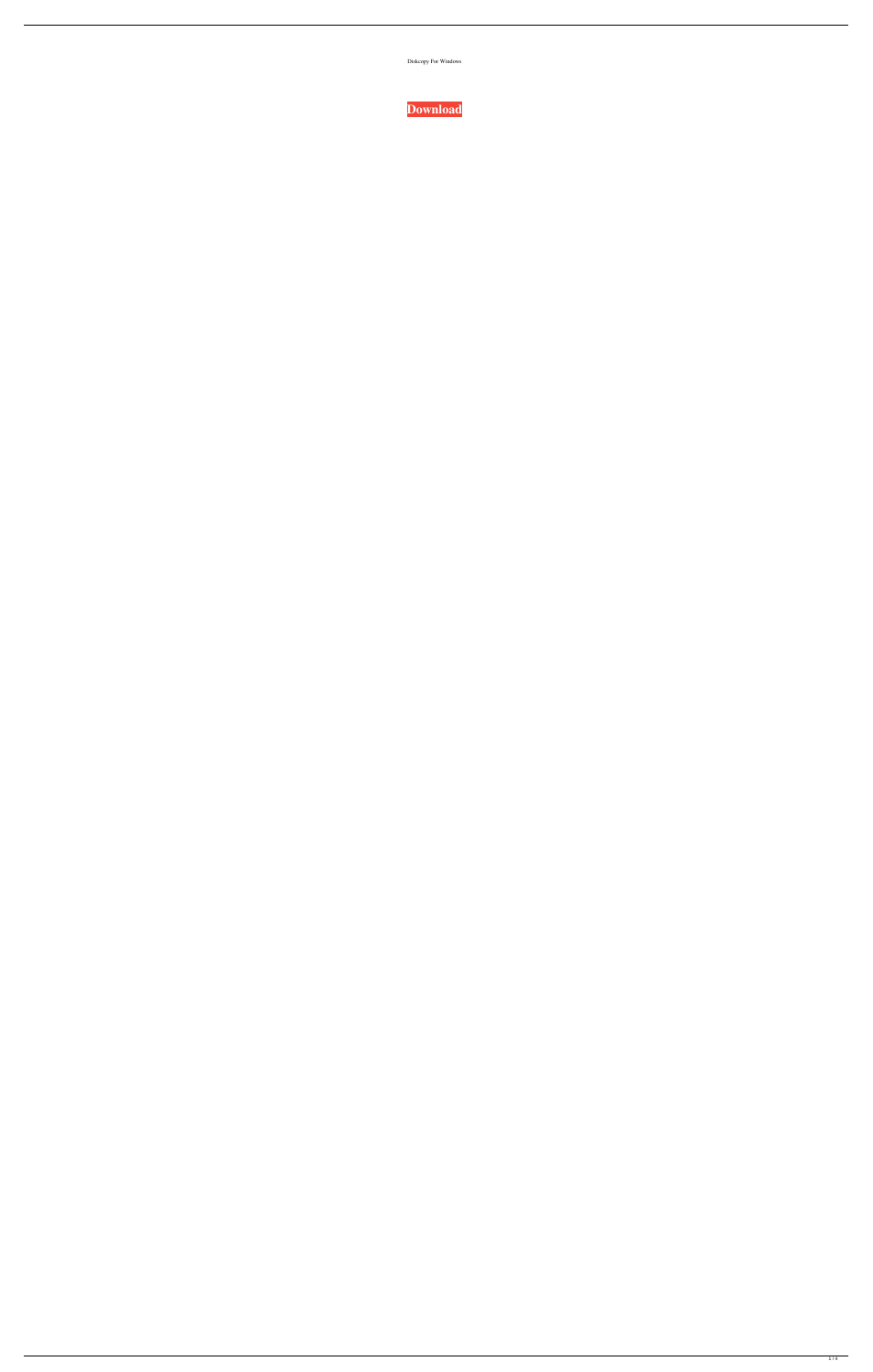## **Diskcopy Free Download**

Diskcopy is a script to backup your floppy disks to the hard drive. Some floppy disks are not very reliable, so it is a good idea to have a backup. Diskcopy can make a backup of all disks. If you want a backup of only a specific floppy disk, Diskcopy can do that too. Diskcopy is an advanced version of RARkit. Diskcopy is the main program for RARkit. RARkit is a script that combines several programs together. Diskcopy has been tested with hard disks from 1.44 to 2.88 MB in size. Diskcopy is also designed to run with a DOS prompt, so you can also run it in DOS in a window. Diskcopy is part of the RARkit distribution. To get a copy of RARkit and Diskcopy, you can download the complete installation package for free from RARkit website. Diskcopy Acknowledgements: Diskcopy is a product of Hsoft Inc, Helsinki, Finland Diskcopy is based on the code of RARkit written by Peter T. Wells and is based on RARkit code created by Leonid Kaenel, Sander Lenscher and Marko Mikkola What is CMD2PATCH? CMD2PATCH is a CMD command line utility that allow you to patch, repair and/or optimize Windows executable files. The utility provides several different repair techniques that can repair PE, IEL, COFF, MZ, and IMM executable files. This utility includes a 32-bit version and a 64-bit version, you can download either one according to your needs. There are two main difference between the two versions. The 32-bit version runs only on 32-bit versions of Windows, while the 64-bit version runs on all versions of Windows. What is CMD2PATCH? CMD2PATCH is a CMD command line utility that allow you to patch, repair and/or optimize Windows executable files. The utility provides several different repair techniques that can repair PE, IEL, COFF, MZ, and IMM executable files. This utility includes a 32-bit version and a 64-bit version, you can download either one according to your needs. There are two main difference between the two versions. The 32-bit version runs only on 32-bit versions of Windows, while the 64-bit version runs on all versions of Windows.

- Pick a mirror - Done! FEATURES - Completely automatic mirror selection - Unlimited amount of mirrors, from one up to your preferences (each listed in the preferences dialog) - Supports any kind of disk type (DSK, XMS, EMS, buffers, swap, image...) - Can even use the XMS buffer or the swap file if needed. - Use it as a shell for a specific diskette (i.e. disks you don't want to touch) - Allow for faster copies using the XMS buffer or swap file if needed - Mirror selection will be based on the last used mirrors, so it will use the mirror you've last accessed the most - All types of disks are supported. For example, the mirror list includes: - 320 Kb disks - 360 Kb disks - 720 Kb disks - 1.44 MB disks - 1.2 MB disks - 1.7 MB disks - 2.88 MB disks - 4.88 MB disks - 8.88 MB disks - 16.88 MB disks - Supports the XMS buffer and the swap file if needed. - Supports the "mydest" command to backup your DISKs directly from a Unix shell - Configurable IP address and mirror count. - Configurable mirror list length (only supported if more than one mirror is selected) - Backup priority is set by the user and can be changed at any time. - Save/load backups from the preferences dialog (the settings are stored in a.ini file). - Start/stop backups on-the-fly. - Load from XMS buffer or swap file if needed (experimental). - Displays a list of all your backups with the last used mirrors listed. - Prints statistics on-the-fly. - Several configurable options like the "IP" address, mirror count and mirror list length. - Save your mirror preferences to a.ini file - Experimental on-the-fly XMS buffer loading - Experimental support for swap files - Supports the XMS buffer and the swap file if needed. - Supports the "mydest" command to backup your DISKs directly from a Unix shell - Configurable IP address and mirror count. - Configurable mirror list length (only supported if more than one mirror is selected) - Backup priority is 77a5ca646e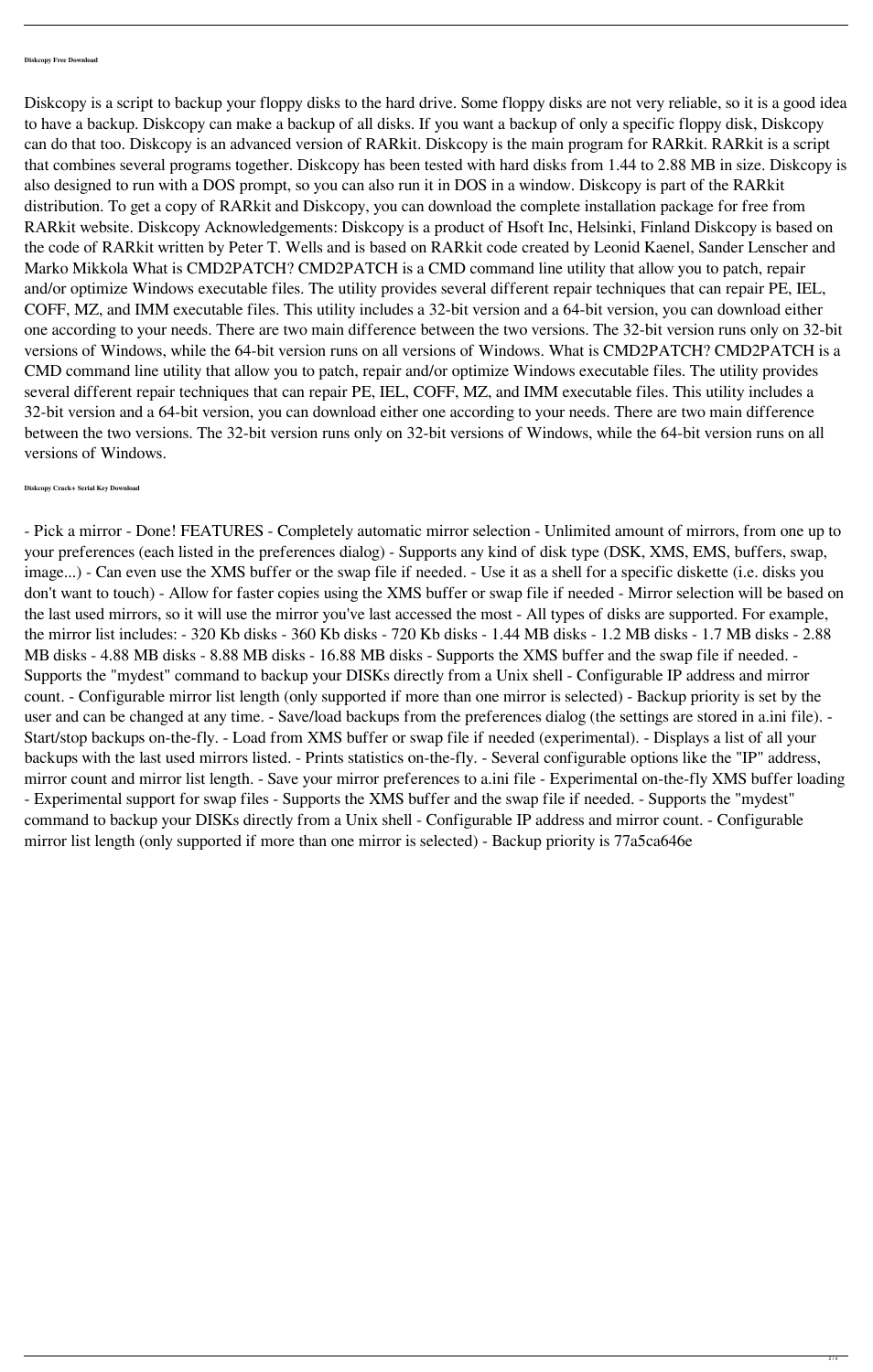What is Diskcopy? Diskcopy is a powerful tool which allows you to copy data from one partion/diskette to another. To use it, simply give the source diskette type to diskcopy (you can use '-' for any type of diskette) and the destination diskette type and the amount of disks to be copied (number of disks to be copied and total disks to copy). Diskcopy will try to copy the data to a destination diskette. Diskcopy currently supports disk copies for almost any diskette type including 160 Kb, 180 Kb, 320 Kb, 360 Kb, 720 Kb, 1.2 MB, 1.44 MB and 2.88 MB disks, using XMS, EMS, buffers or swap file. On top of that diskcopy supports the use of image files. Get Diskcopy and take it for a spin to see what it can actually do for you! Recent Related Downloads from the community: Software name Size Featured Link k-pilot 226 KB Changelog: Version 1.4.1- Added support for multiple subfolders. Version 1.4- Added full-text support in webGUI. Version 1.3.1-Added support for Windows 2000-Mixed mode for floppies (no longer supports both internal and external floppies). Version 1.2.0-Added support for Windows NT-Added ability to filter by type of diskette-Added support for LBA-Added support for 360K floppies. XCOPY CLONE 317 KB Changelog: Version 2.2- Added support for multiple subfolders. Version 2.1- Added drag and drop support. Version 2.0.1-Added support for Win98-Added support for floppy images. Version 2.0-Added support for xcopy on disks. Version 1.0-Added support for floppies Advanced Auto Replace software 331 KB Changelog: Version 6.0-Added support for Windows 95/98/ME/NT/2000/XP-Added support for multiple subfolders. Version 5.0-Added support for multiple subfolders. Version 4.0.1-Added support for text files. Version 4.0-Added support for multiple subfolders. Version 3.

**What's New In Diskcopy?**

Diskcopy can copy diskettes with known logical and physical parameters, such as sector and track sizes. Requirements: Diskcopy is primarily designed to copy disks with non-standard (segmentation or track width) physical parameters to discs with similar standard parameters. The diskette may be copied from a diskette containing a boot sector, MSDOS Partition table or FAT16/32 file system. Thus disks which are not known to diskcopy can also be copied. Diskcopy can also copy over file systems like FAT16/32. Usage: diskcopy [-p] [-s] [-i] [-f] [-r] [-b] [-w] [-i|-e] [-F] [-d] [-n] [-l] [-s] [-v] [-y] [-h] [-c] [disclimage] [disclimage]... -p Print progress messages to the console and display status information. -s Switch to display character set "CP437". -i Input file name. The default file is "INPUT.INPUT". -f Output file name. The default file is "OUTPUT.OUTPUT". -r Default sector and track size. The default value is assumed when no other value is given. -b Write the current logical sector size and track size to the first output file. -w